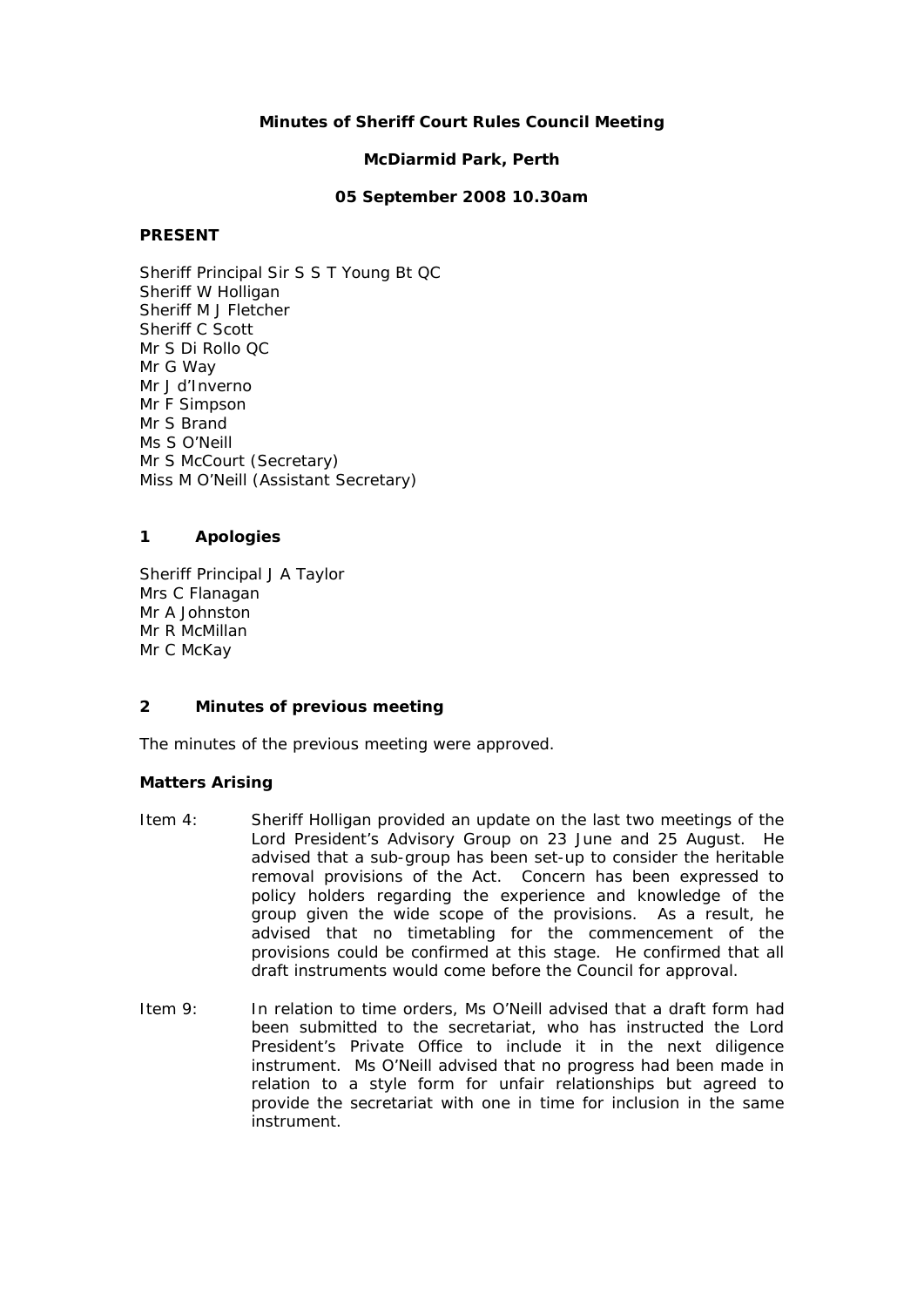## **3 Adults with Incapacity (S) Act 2000 – Renewal of Guardianship Applications**

The Council again considered the query received from Scottish Government policy holders in relation to intimation of renewal of guardianship applications. Having considered the correspondence between the secretariat and the sheriff concerned since the last meeting, the Council agreed that, given in practice applications are being intimated, no further action is necessary.

# **4 Personal Injury Rules - revised draft rules**

This matter was remitted to the Ordinary Cause Committee for consideration at the conclusion of the meeting.

The Committee met and considered the draft rules produced along with the draftsperson's note and, subject to the instruction of certain amendments, agreed that a revised draft be cleared by the Chairman in due course.

## **5 Summary Cause - Personal Injury Actions – Consultation Responses**

The Council considered the responses received to the consultation concerning the adoption of the Coulsfield personal injury rules into the summary cause rules and discussed the current practical issues that arise in summary cause personal injury actions.

The Council voted on the following question: *Do Council members agree that the Coulsfield personal injury rules should be adopted for summary cause actions?* 

In favour: 6 Against: 3 Abstain: 1

Thereafter, it was agreed that this matter be remitted to the Ordinary Cause Committee for full consideration of the procedure to be adopted. As a starting point, the Council requested the secretariat contact the draftsperson to confirm whether it is possible to simply apply the new ordinary cause personal injury procedure to summary cause personal injury cases. In the event it is not, Mr Simpson undertook to provide the secretariat with initial draft instructions.

## **6 ADR rules**

The Council considered the draft instrument of the Court of Session, the drafting instruction for the sheriff court rules and the note from the draftsperson. Although the Court of Session instrument was drafted to align procedure in the Court of Session and the Sheriff Court, the Council was of the view that the draft instrument did not reflect what the Council considered was required for sheriff court procedure. It was agreed that the Chairman should write to the Lord President in order to clarify the reasoning behind the specific instructions for sheriff court procedure. It was agreed too that in the first instance Sheriff Holligan, Mr di Rollo and Mr Way would prepare a draft letter to be sent by the Chairman.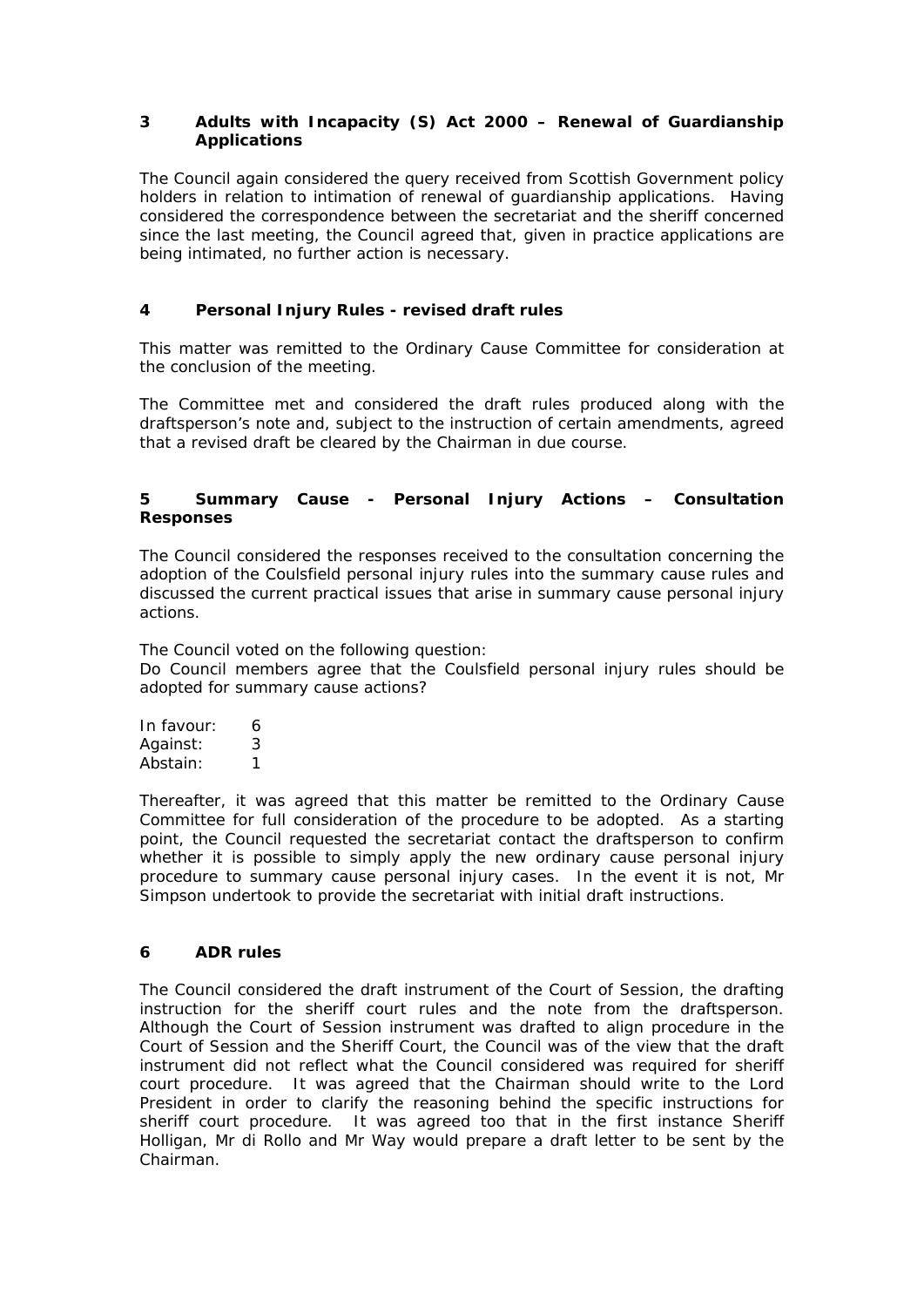# **7 Motion for Dismissal**

The Council considered the draft instrument of the Court of Session and the note from the draftsperson. The Council confirmed it was of the view that motion procedure was the most appropriate approach in respect it was a simpler procedure. The Council confirmed that the rule should only apply to decrees of dismissal and not absolvitor. The Council requested that the secretariat advise the draftsperson to prepare the draft rules as originally instructed.

# **8 Employment of Counsel – draft rules**

The Council considered the draft instrument along with the draftsperson's note. Following discussion, the Council agreed that it is currently competent for a motion to be made in advance at any stage in the process for sanction for employment of counsel. Accordingly, the Council agreed the best way to address this issue was for inclusion in a practice note by the Sheriffs Principal. Chairman agreed to prepare a suitable draft with input from Mr di Rollo and then circulate it to his fellow Sheriffs Principal for comment. The Council also considered whether provision might be made for sanction for the employment of solicitor advocates but agreed that this was beyond their remit.

## **9 Joint IT Committee recommendations**

The Council considered the proposed instructions provided by Mrs McKeand and the note by Sheriff Principal Taylor. The Council was content with the instructions and authorised the secretariat to instruct the draftsperson on that basis.

## **10 Finance Act 2008 – Summary Warrants**

The Council considered the policy paper produced along with the relevant provisions of the Finance Act 2008. The Council agreed that the current Act of Sederunt should be amended to reflect the provisions of the new Act. The secretariat agreed to instruct the draftsperson accordingly and the Council agreed that the draft be cleared by the Chairman in due course.

## **11 Draft Miscellaneous Instrument**

The Council considered the draft instrument along with the note from the draftsperson and, subject to the instruction of certain amendments, agreed that a revised draft be cleared by the Chairman in due course.

## **12 Sheriff Court Bankruptcy Rules 2008**

The Council considered the email correspondence from the Accountant in Bankruptcy and agreed that more background information was required concerning the particular issue. It was agreed this matter would be continued to the next meeting to enable the secretariat to seek further information.

Ms O'Neill agreed to provide the secretariat with details of protection agencies to allow the secretariat to contact them to ascertain if there is a perceived problem with the content of the Register of Insolvencies.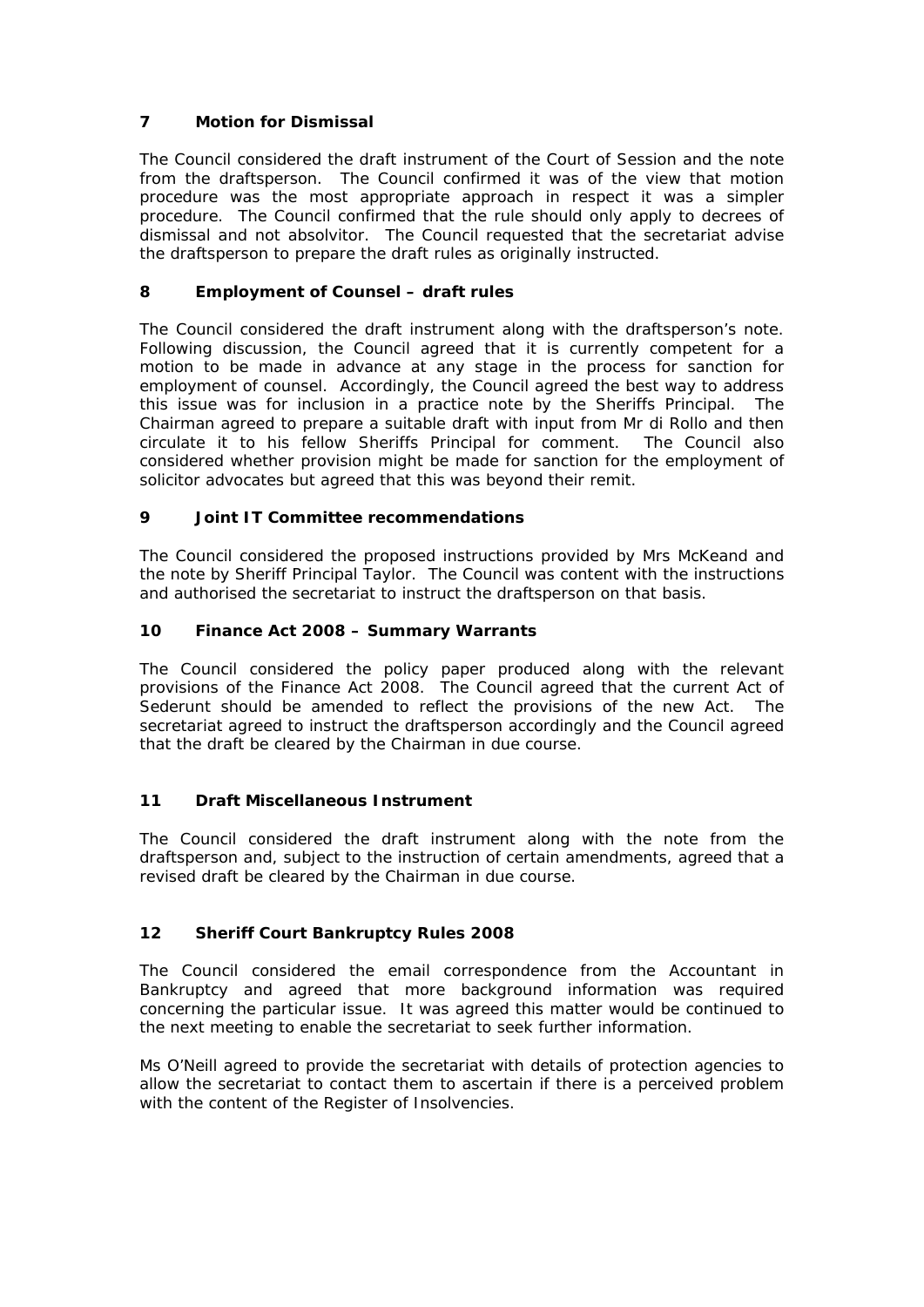## **13 Case Management Conference Calls**

The Council considered the extract of the judgement i.c Jackson v Hughes Dowdall and the relevant papers produced. As current practice has now been amended to take cognisance of the judgement, the Council agreed that no action is necessary.

## **14 Business Update**

Members noted progress on the various issues. In relation to European matters, Sheriff Scott advised the meeting that draft papers have been prepared and these would be forwarded to the secretariat to instruct draft provisions in due course. The secretariat advised that policy information was awaited in relation to the European Service of Documents provisions. Once this is available, Sheriff Scott and Mr Way agreed to also consider these provisions.

The Chairman advised the Council that the first draft instrument for the new adoption provisions has been received from the Lord President's Private Office and circulated to members for consideration prior to the next working group meeting in October.

#### **15 AOB**

#### Lay person appointment

The Council was advised that this matter was still outstanding. The Chairman advised that, given the delay, the Lord President's Private Office had been in contact with applicants to confirm whether they are still interested in the position. Arrangements will thereafter be made for interviews. The Council stressed the importance of this vacancy being filled as soon as possible, particularly given the recent changes to the jurisdiction limits and requested the secretariat to convey their concerns to the Lord President's Private Office.

#### Policy Memorandum

The Lord President's Private Office has recently contacted the secretariat to advise that they are not best placed to provide policy memoranda.

#### Publication of Rules Changes

Ms O'Neill raised the issue of the need to communicate rules changes to practitioners and suggested the best way of doing this would be via an electronic press release. The secretariat advised the meeting that the Scottish Court Service website contains the four main sets of rules which are updated to reflect any changes made. All statutory instruments are copied to the Director of Judicial Studies by the secretariat. Further, the Lord President's Private Office has a circulation list who are emailed copies of all statutory instruments approximately four weeks before they are introduced. Ms O'Neill previously provided the secretariat with a list of organisations that would be interested in rule changes and these have been added to the circulation list.

The Council agreed that a form of press release would be desirable to highlight the nature of the rule changes and as it was considered that a policy memorandum was central to this it was agreed that the secretariat should contact the Lord President's Private Office to discuss the matter further. It would then be considered more fully at the next meeting when a representative from the Lord President's Private Office would be in attendance.